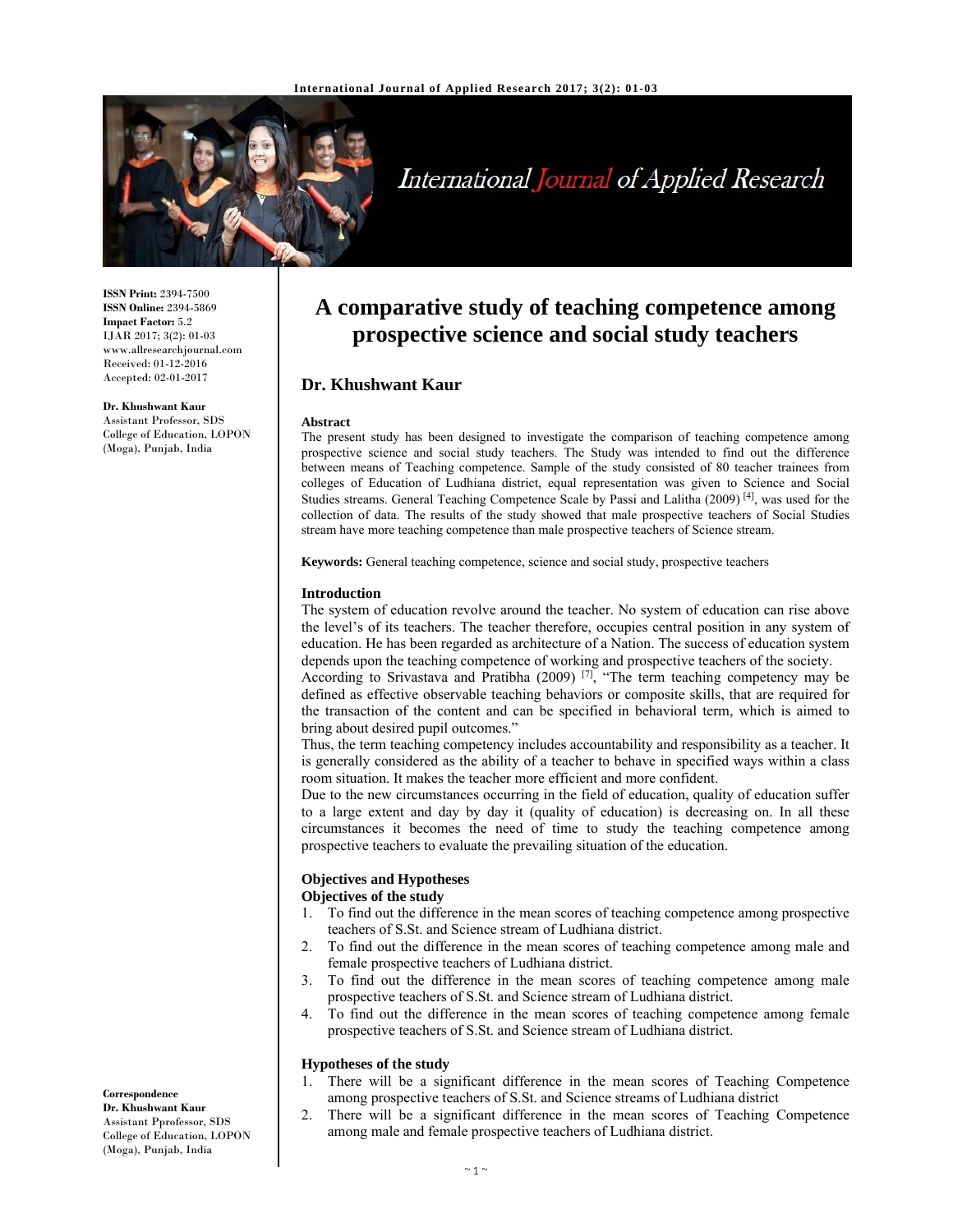- 3. There will be a significant difference in the mean scores of Teaching Competence among male prospective teachers of S.St. and Science streams of Ludhiana district.
- 4. There will be a significant difference in the mean scores of Teaching Competence among female prospective teachers of S.St. and Science streams of Ludhiana district.

## **Method and Procedure**

## **Method**

Based on the present study, descriptive method was used to collect the data, adopt the suitable technique to arrive at desired results and verification of the hypotheses.

## **Population**

The present study was delimited to 80 teacher trainees from colleges of Education of Ludhiana district, equal representation was given to Science and Social Studies streams.

### **Sample**

In present study keeping the limited source of time and money only, 80 prospective teachers of Ludhiana district were randomly selected. Out of this 40 were prospective teachers of Science stream and 40 were prospective teachers of S.St. stream. Out of 40 prospective teachers of Science stream 20 were male and 20 were female. Similarly out of 40 prospective teacher of S.St Stream 20 were male and 20 were female.

#### **Tool Used**

The tools used to collect data was Baroda General Teaching Competence Scale by Passi & Lalitha (2009)<sup>[4]</sup>.

#### **Analysis and Discussion**

**Verification of Hypotheses: Results related with various hypotheses are presented below:** 

**H1:** There will be a significant difference in the mean scores of Teaching Competence among prospective teachers of S.St. and Science stream of Ludhiana district

**Table 1:** Showing Mean scores of Teaching Competence among prospective teachers of S.St. and Science stream of Ludhiana district.

| Group   | N  | Mean | SD         | <b>SED</b> | t-ratio |
|---------|----|------|------------|------------|---------|
|         | 40 | 48   | $19.0^{-}$ |            | .26     |
| Science | 40 |      | 70<br>10   | 4.Z3       |         |

Table shows the t-ratio of Teaching Competence of prospective teachers of S.St. and Science stream of Ludhiana is 1.26. The t-ratio of prospective teachers of S.St. and Science stream is not significant at both levels of confidence i.e. 0.05 and 0.01 levels.

**Results:** There will be a significant difference in the mean scores of Teaching Competence among prospective teachers of S.St. and Science stream of Ludhiana district," stands rejected.

**H2:** There will be a significant difference in the mean scores of Teaching Competence among male and female prospective teachers of Ludhiana district.

**Table 2:** Showing Mean scores of Teaching Competence among male and female prospective teachers of Ludhiana district.

| Group  |    | Mean  | SD    | SED             | t-ratio |
|--------|----|-------|-------|-----------------|---------|
| Male   | 40 |       | 18.60 | . $\mathcal{D}$ | 0.50    |
| Female | 40 | 75.88 | 19.57 | 4.2.            |         |

Table shows the t-ratio of Teaching Competence of male and female prospective teachers of Ludhiana district is 0.50. The t-ratio of male and female prospective teachers is not significant at both levels of confidence i.e. 0.05 and 0.01 levels.

**Result:** There will be a significant difference in the mean scores of Teaching Competence among male and female prospective teachers of Ludhiana district," stands rejected.

**H3:** There will be a significant difference in the mean scores of Teaching Competence among male prospective teachers of S.St. and Science stream of Ludhiana district

**Table 3:** Showing Mean scores of Teaching Competence among male prospective teachers of S.St. and Science stream of Ludhiana district.

| Group                       |    | Mean  | SD    | <b>SED</b> | t-ratio |
|-----------------------------|----|-------|-------|------------|---------|
| Male S.St                   |    | 79.60 | 15.68 | 5.72       | $2.05*$ |
| Male Science                | 20 | 67.85 | 19.80 |            |         |
| * sionificant at 0.05 level |    |       |       |            |         |

significant at 0.05 level.

Table shows t-ratio of Teaching Competence of male prospective teachers of S.St. and Science stream of Ludhiana district is 2.05. The t-ratio of male prospective teachers of S.St. and Science stream is significant at 0.05 level of confidence. This reveals that there is significant difference in the Teaching Competence of the male prospective teachers of S.St. and Science stream at 0.05 level.

**Result:** There will be a significant difference in the mean scores of Teaching Competence among male prospective teachers of S.St. and Science stream of Ludhiana district," stands partially accepted and partially rejected

**H4:** There will be a significant difference in the mean scores of Teaching Competence among female prospective teachers of S.St. and Science stream of Ludhiana district

**Table 4:** Showing Mean scores of Teaching Competence among female prospective teachers of S.St. and Science stream of Ludhiana district.

| Group          |          | Mean  | <b>SD</b> | SED  | t-ratio |
|----------------|----------|-------|-----------|------|---------|
| Female S.St    |          |       |           | 6.34 |         |
| Female Science | $\Omega$ | 76.40 |           |      |         |

Table shows the t-ratio of Teaching Competence of female prospective teachers of S.St. and Science stream of Ludhiana district is 0.17. The t-ratio of female prospective teachers of S.St. and Science stream is not significant at both levels of confidence i.e. 0.05 and 0.01 levels.

**Result:** There will be a significant difference in the mean scores of Teaching Competence among female prospective teachers of S.St. and Science stream of Ludhiana district, stands rejected.